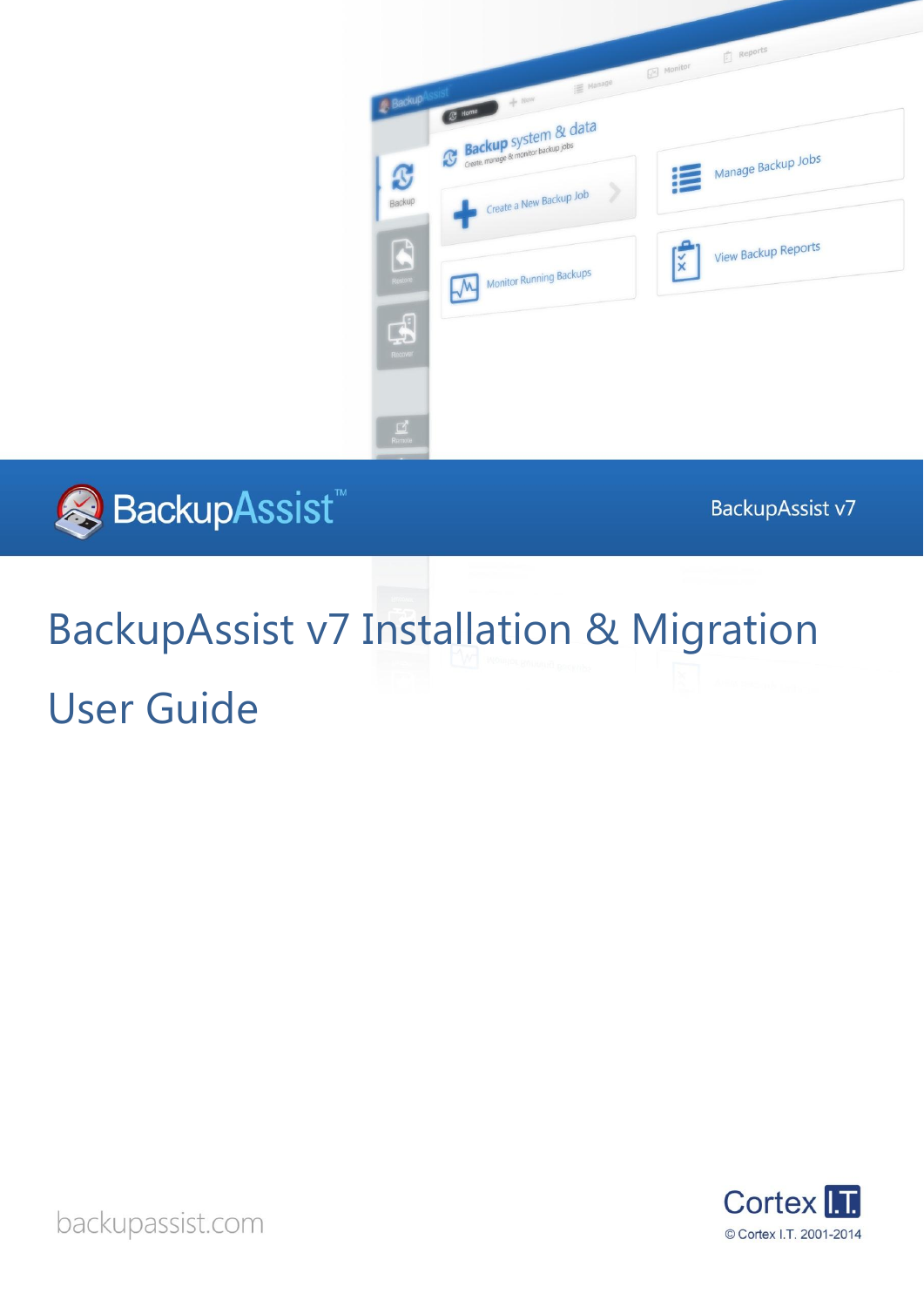## **Contents**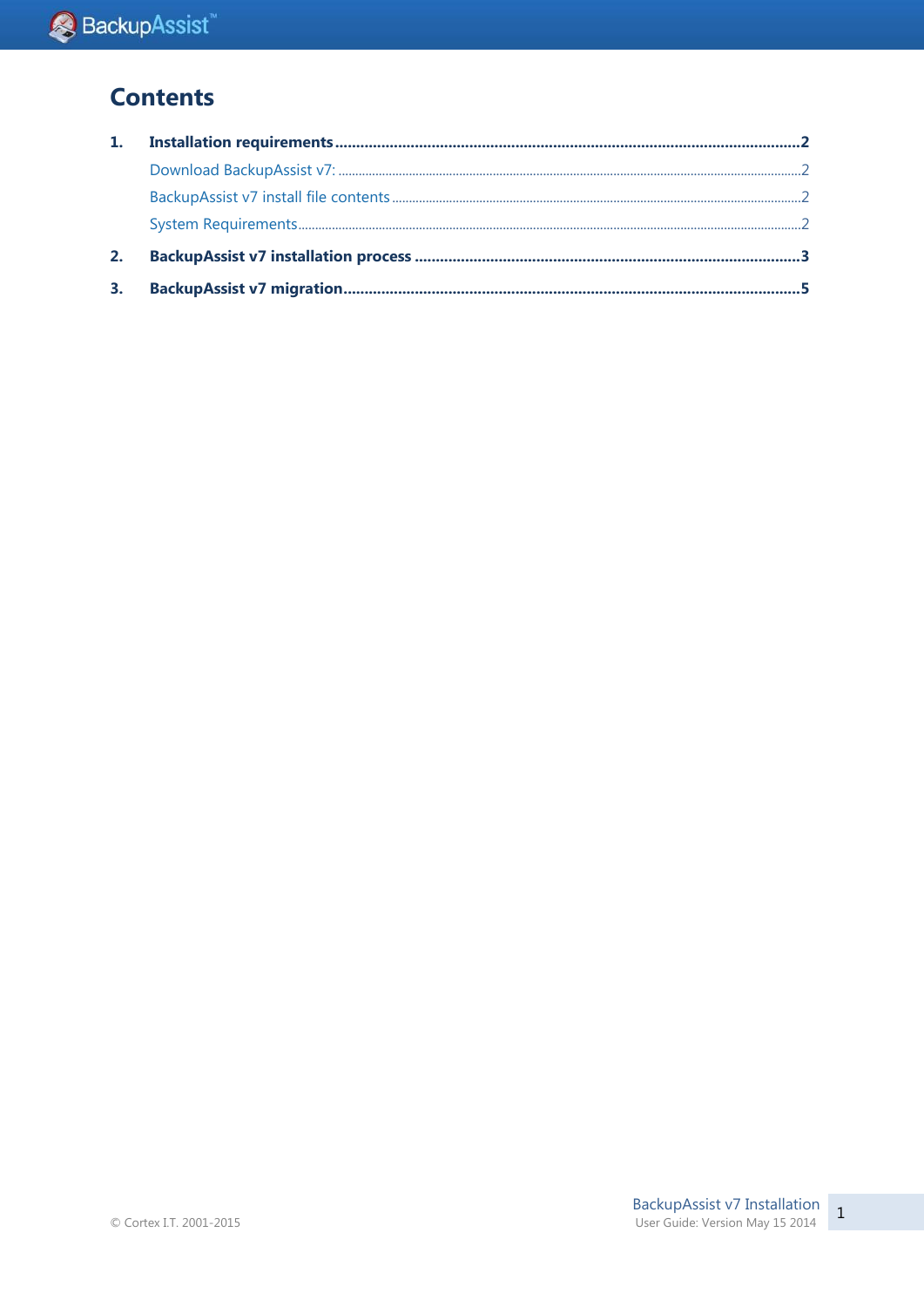# 1. Installation requirements

BackupAssist v7 is available for download from our website. This is a fully functional 30 day trial version of BackupAssist (including all Add-ons). If you let your trial expire, you will not be able to run backup jobs, restore or recover your data or systems with BackupAssist.

## Download BackupAssist v7:

- 1. Go to our website's Downloads page <http://www.backupassist.com/BackupAssist/download.php>
- 2. If you are a new customer, select **Download** from the **New Installation** tab. You will be taken to the trial registration page. Enter the details required and select **Download BackupAssist.**

If you are an existing customer, select **Download** from the **Upgrade / Update** tab.

3. When the BackupAssist v7 download begins, you will be prompted to confirm the default download location or select a new one. Select or confirm your download location, and a file named **setupBA\_7.x.x.exe** will be downloaded.

## BackupAssist v7 install file contents

The BackupAssist v7 install file includes the following components:

#### **Microsoft .NET Framework v4 full version**

If the full version of Microsoft .NET Framework v4 is not already installed on the destination machine, it will be downloaded and installed as part of the BackupAssist installation process.

- Beta versions of the .NET Framework v4 should be removed manually prior to installation.
- The client version of .NET Framework v4 will be upgraded automatically to the full version.
- Older versions of the .NET Framework will be retained.
- **The CertIT VHD Bus Driver**

To ensure a complete install, it is important that the installation of this driver is accepted. System Protection and the Hyper-V Granular Restore Console, MAY NOT work without this driver.

### System Requirements

- Installation file size: 140MB
- Required RAM: 1024MB (total machine RAM)
- Display: The Windows Display setting should not be above 100%. Doing so will oversize the fonts.
- Support Operating Systems can be found [here.](http://www.backupassist.com/BackupAssist/index.html)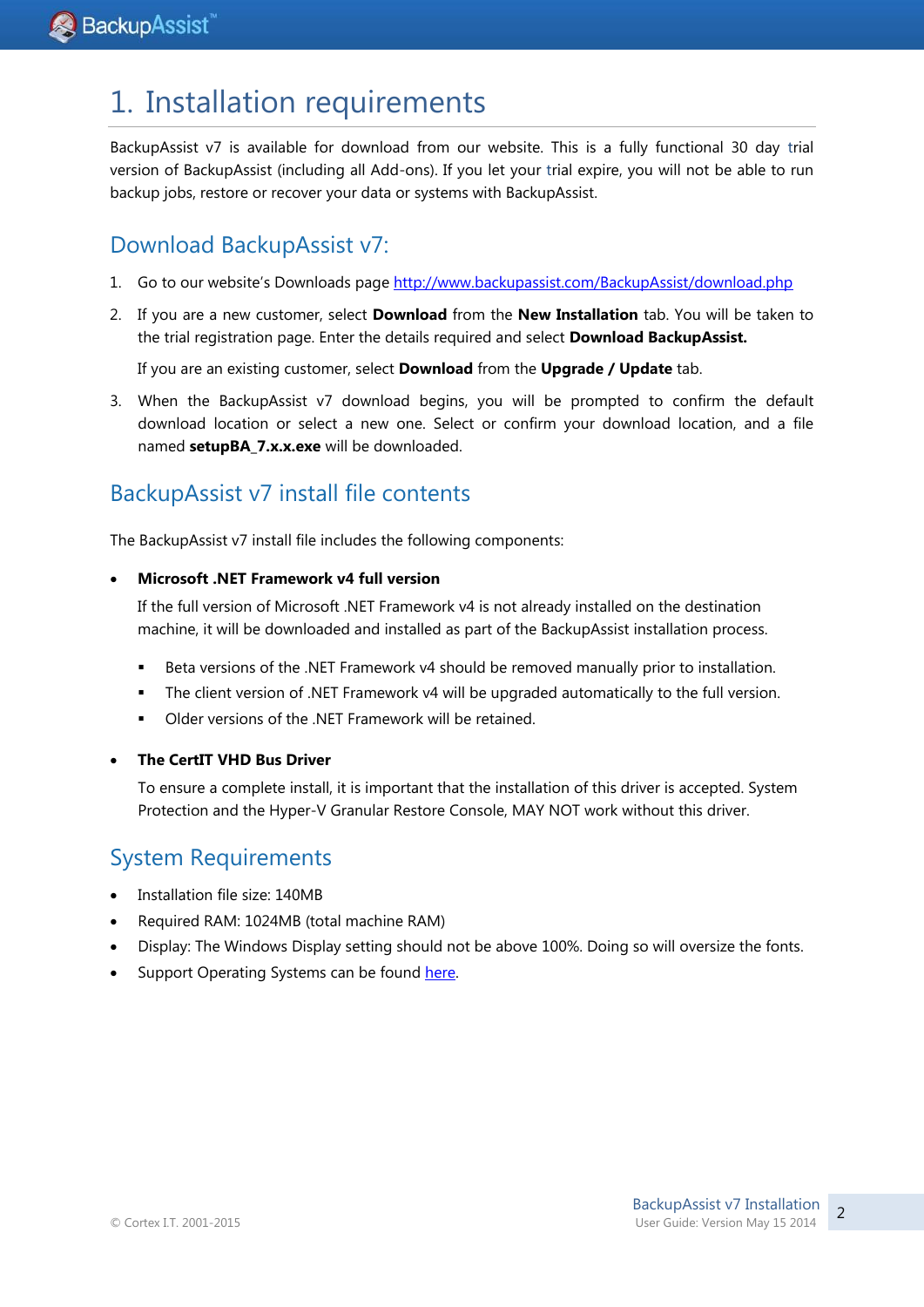# 2.BackupAssist v7 installation process



Once you have downloaded the BackupAssist v7 installation file, you can install BackupAssist onto the computer that will be used to run your backups. You will need to install BackupAssist using an account with the required permissions to that computer.

A reboot will be required after BackupAssist has installed if you are installing onto a computer that does not have an earlier version of BackupAssist, or if any RealSCSI, system or framework files were installed.

1. Once you have downloaded the BackupAssist install file, the file will either run automatically, prompt you to run it or save to the selected destination—depending on your web browser and your web browser's settings.

Run or double-click the setupBA\_7.x.x.exe file. You may be prompted to confirm that you wish to run this program, if your computer has security policies enabled.

2. The installation wizard will start and begin preparing the BackupAssist files. Once the files are ready, you will be asked to confirm that you would like to install BackupAssist v7.

Click **Next.**

|                            | Welcome to the InstallShield Wizard for<br><b>BackupAssist v7</b>                                      |  |
|----------------------------|--------------------------------------------------------------------------------------------------------|--|
|                            | The InstallShield(R) Wizard will install BackupAssist v7 on your<br>computer. To continue, click Next. |  |
|                            | WARNING: This program is protected by copyright law and<br>international treaties.                     |  |
| Cancel<br>$<$ Back<br>Next |                                                                                                        |  |

3. The next screen will ask you to read the **BackupAssist End User License Agreement**. Once you have read the agreement, if you would like to proceed, select *I accept the terms of the license agreement.* 

Click **Next.**

4. The next screen will ask you to confirm or change the installation destination. If you would like to install BackupAssist to a location different to the one shown, use the **Change** button and browse to the required location and then select OK.

Click **Next.**

- 5. The next screen will ask if you would like to perform a *Typical* installation or a *Custom* installation. *Typical* is recommended. Select the type of installation you would like to perform. Click **Next.**
- 6. The next screen will give you a chance to go back and modify your selections.

Click **Install.**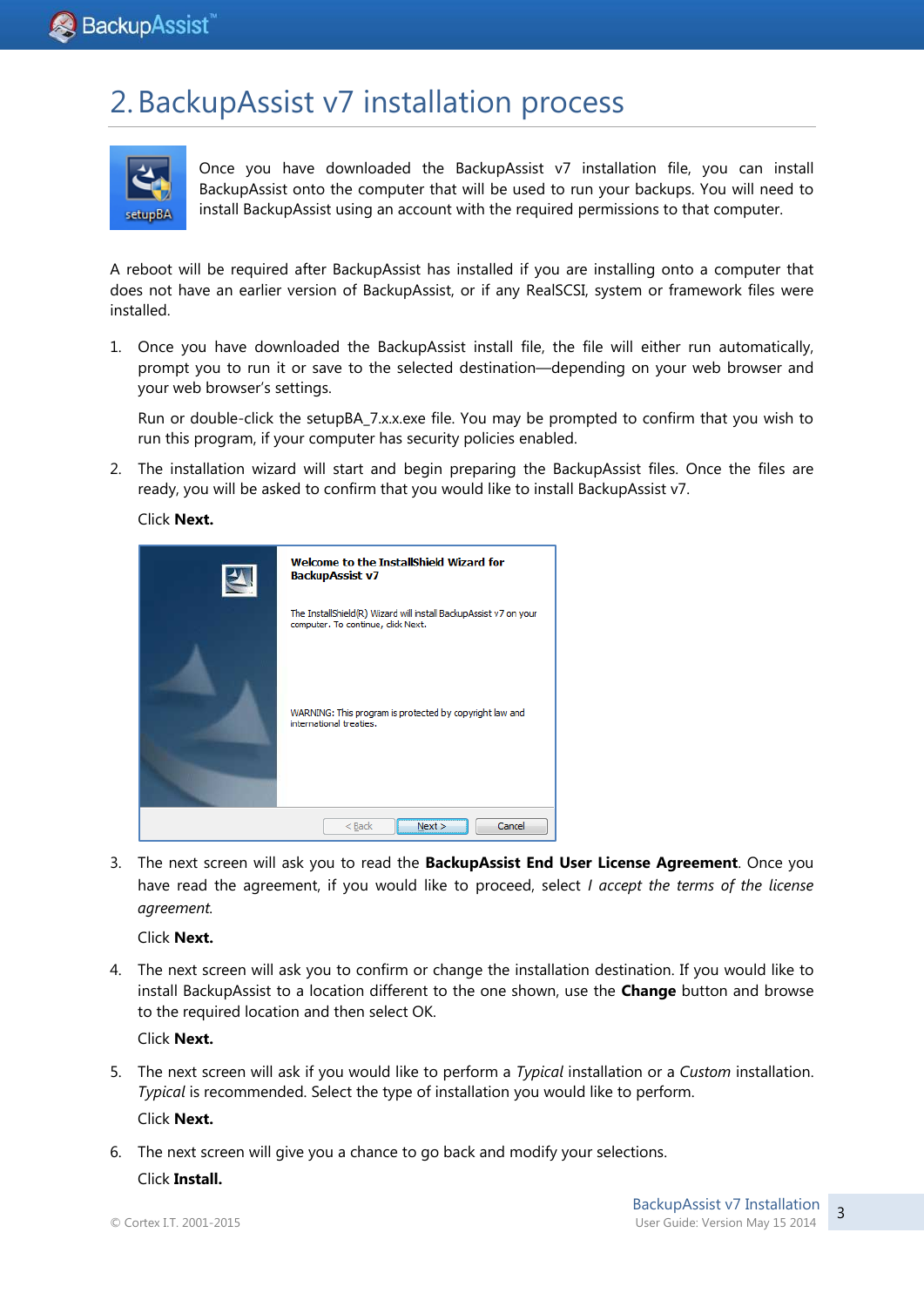**BackupAssist will now begin to install onto your computer.**

7. During the installation, you will be warned that a VHD driver may be required.

Select **OK** and the installation will resume. The VHD driver is not installed at this point.

8. If the installation needs to add a RealSCSI VHD driver or any framework files, you will be asked to accept the installation of these files. To ensure a complete install, it is important that the installation of the VHD driver is accepted.

| Would you like to install this device software?<br>Name: Copyright (C) 2010 Certit PTY LTD System<br>Publisher: Certit PTY LTD   |  |  |
|----------------------------------------------------------------------------------------------------------------------------------|--|--|
| Don't Install<br>Install<br>Always trust software from "Certit PTY LTD".                                                         |  |  |
| You should only install driver software from publishers you trust. How can I<br>decide which device software is safe to install? |  |  |

9. Once BackupAssist v7 has been installed, a completion screen will be displayed.

If you did not update any framework, VHD or system files, you will be given the option to *Launch BackupAssist v7* after you click Finish.

#### Click **Finish**

| <b>InstallShield Wizard Completed</b>                                                                    |
|----------------------------------------------------------------------------------------------------------|
| The InstallShield Wizard has successfully installed BackupAssist<br>v7. Click Finish to exit the wizard. |
| V Launch BackupAssist v7                                                                                 |
| $Back$<br>Cancel<br>Finish                                                                               |

- If you left *Launch BackupAssist v7* ticked, BackupAssist will now start.
- If BackupAssist installed any VHD, system or framework files, BackupAssist will request confirmation to reboot your computer when you select Finish.

**Congratulations, BackupAssist v7 is now installed.**

**Important:** System Protection backups and restores, and the Hyper-V Granular Restore Console, MAY NOT work without this driver.